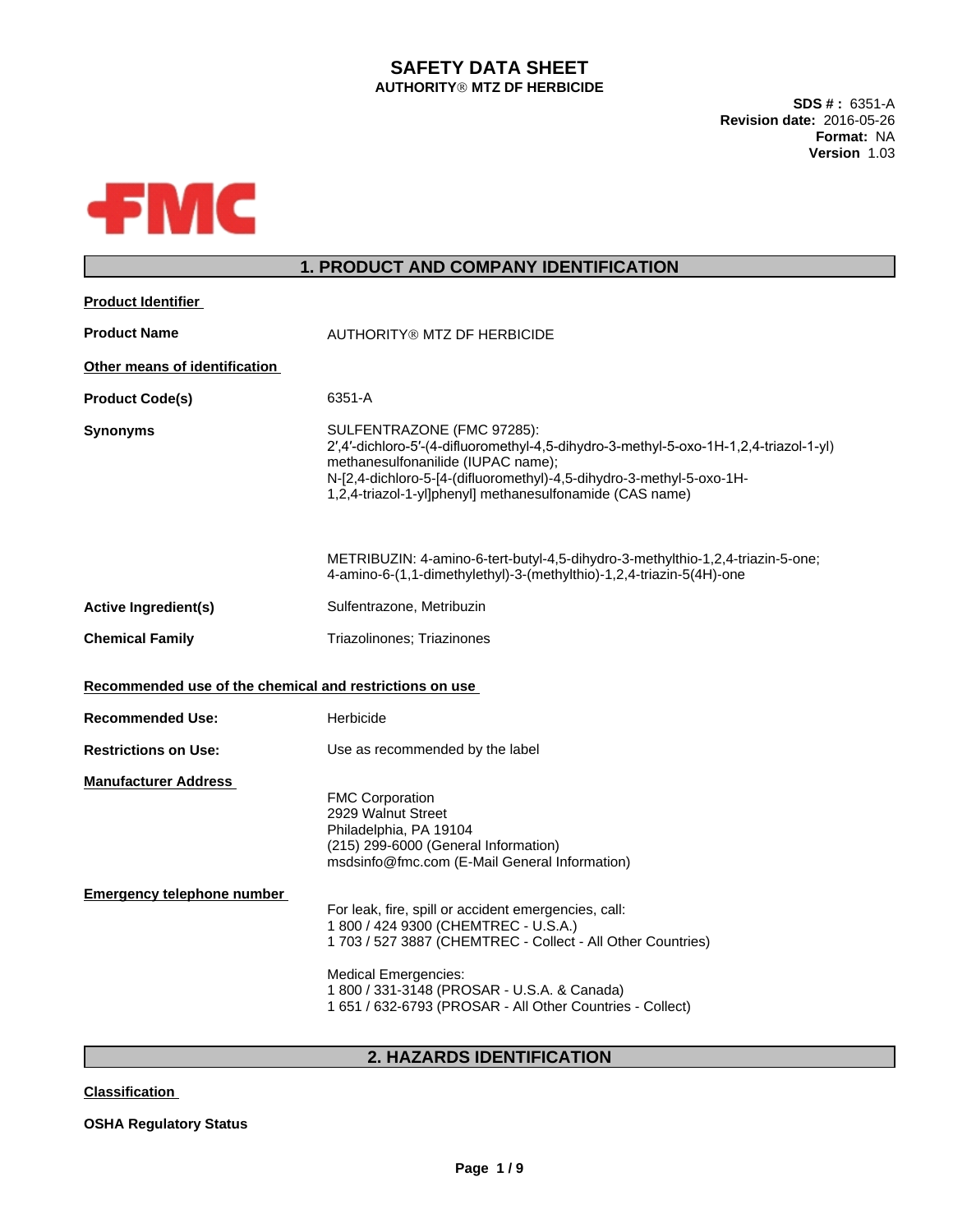## **AUTHORITYÒMTZ DF HERBICIDE**

This material is considered hazardous by the OSHA Hazard Communication Standard (29 CFR 1910.1200)

| Acute toxicity<br>(Dusts/Mists)<br>Inhalation                 | ″ ategory۔ |
|---------------------------------------------------------------|------------|
| Serious eye damage/eye irritation                             | ″ ategoryٽ |
| Specific target<br>ı toxicitv<br>(repeated exposure)<br>organ | ∵ ategoryٽ |

#### **GHS Label elements, including precautionary statements**

#### **EMERGENCY OVERVIEW**

**Danger**

#### **Hazard Statements**

H318 - Causes serious eye damage

H332 - Harmful if inhaled

H373 - May cause damage to organs through prolonged or repeated exposure



#### **Precautionary Statements - Prevention**

P271 - Use only outdoors or in a well-ventilated area

P280 - Wear protective gloves/protective clothing/eye protection/face protection

P260 - Do not breathe dust/fume/gas/mist/vapors/spray

#### **Precautionary Statements - Response**

P314 - Get medical advice/ attention if you feel unwell

P305 + P351 + P338 - IF IN EYES: Rinse cautiously with water forseveral minutes. Remove contact lenses, if present and easy to do. Continue rinsing

P310 - Immediately call a POISON CENTER or doctor

P304 + P340 - IF INHALED: Remove person to fresh air and keep comfortable for breathing

P312 - Call a POISON CENTER or doctor if you feel unwell

#### **Precautionary Statements - Disposal**

P501 - Dispose of contents/container to an approved waste disposal plant

#### **Hazards not otherwise classified (HNOC)**

No hazards not otherwise classified were identified.

#### **Other Information**

Very toxic to aquatic life with long lasting effects.

## **3. COMPOSITION/INFORMATION ON INGREDIENTS**

**Chemical Family** Triazolinones; Triazinones.

| <b>Chemical name</b> | <b>CAS-No</b> | Weight % |
|----------------------|---------------|----------|
| Metribuzin           | 21087-64-9    | 28.7     |
| Sulfentrazone        | 122836-35-5   | o        |
| Kaolin               | 1332-58-7     | 20-30    |
| Toluene              | 108-88-3      | כ-ו      |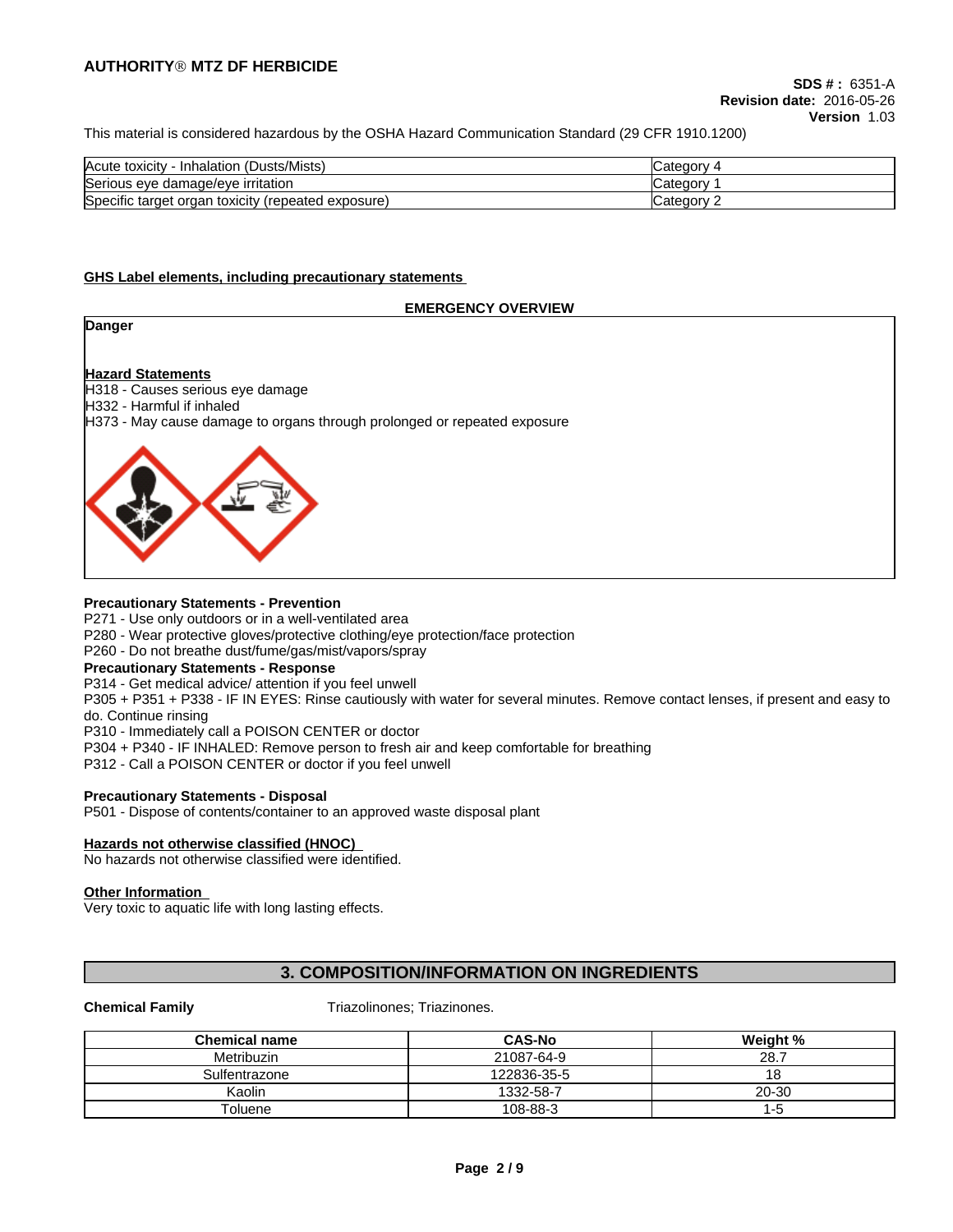### **AUTHORITYÒMTZ DF HERBICIDE**

Synonyms are provided in Section 1.

|                                                                                                            | <b>4. FIRST AID MEASURES</b>                                                                                                                                                                                                                                                                                                     |  |  |  |  |  |
|------------------------------------------------------------------------------------------------------------|----------------------------------------------------------------------------------------------------------------------------------------------------------------------------------------------------------------------------------------------------------------------------------------------------------------------------------|--|--|--|--|--|
| <b>Eye Contact</b>                                                                                         | Hold eyes open and rinse slowly and gently with water for 15-20 minutes. Remove contact<br>lenses, if present, after the first 5 minutes, then continue rinsing. Call a poison control<br>center or doctor for further treatment advice.                                                                                         |  |  |  |  |  |
| <b>Skin Contact</b>                                                                                        | Take off contaminated clothing. Rinse skin immediately with plenty of water for 15-20<br>minutes. Call a poison control center or doctor for further treatment advice.                                                                                                                                                           |  |  |  |  |  |
| <b>Inhalation</b>                                                                                          | Move to fresh air. If person is not breathing, call 911 (within the U.S. and Canada) or an<br>ambulance, then give artificial respiration, preferably mouth-to-mouth if possible. Call a<br>poison control center or doctor for further treatment advice.                                                                        |  |  |  |  |  |
| Ingestion                                                                                                  | Call a poison control center or doctor immediately for treatment advice Have person sip a<br>glass of water if able to swallow. Do not induce vomiting unless told to do so by a poison<br>control center or doctor Never give anything by mouth to an unconscious person                                                        |  |  |  |  |  |
| Most important symptoms and<br>effects, both acute and delayed                                             | Central nervous system effects.                                                                                                                                                                                                                                                                                                  |  |  |  |  |  |
| Indication of immediate medical<br>attention and special treatment<br>needed, if necessary                 | Treat symptomatically.                                                                                                                                                                                                                                                                                                           |  |  |  |  |  |
|                                                                                                            | <b>5. FIRE-FIGHTING MEASURES</b>                                                                                                                                                                                                                                                                                                 |  |  |  |  |  |
| <b>Suitable Extinguishing Media</b>                                                                        | Carbon dioxide (CO <sub>2</sub> ). Foam. Dry powder. Water spray.                                                                                                                                                                                                                                                                |  |  |  |  |  |
| Specific Hazards Arising from the<br><b>Chemical</b>                                                       | Finely dispersed particles can form explosive mixtures in air.                                                                                                                                                                                                                                                                   |  |  |  |  |  |
| <b>Explosion data</b><br><b>Sensitivity to Mechanical Impact</b><br><b>Sensitivity to Static Discharge</b> | Not sensitive.<br>Not sensitive.                                                                                                                                                                                                                                                                                                 |  |  |  |  |  |
| Protective equipment and<br>precautions for firefighters                                                   | Wear self-contained breathing apparatus and protective suit.                                                                                                                                                                                                                                                                     |  |  |  |  |  |
|                                                                                                            | <b>6. ACCIDENTAL RELEASE MEASURES</b>                                                                                                                                                                                                                                                                                            |  |  |  |  |  |
| <b>Personal Precautions</b>                                                                                | Isolate and post spill area. Wear suitable protective clothing, gloves and eye/face<br>protection. For personal protection see section 8.                                                                                                                                                                                        |  |  |  |  |  |
| Other                                                                                                      | For further clean-up instructions, call FMC Emergency Hotline number listed in Section 1<br>"Product and Company Identification" above.                                                                                                                                                                                          |  |  |  |  |  |
| <b>Environmental Precautions</b>                                                                           | See Section 12 for additional Ecological Information.                                                                                                                                                                                                                                                                            |  |  |  |  |  |
| <b>Methods for Containment</b>                                                                             | Use a wet sweeping compound or water to prevent dust formation.                                                                                                                                                                                                                                                                  |  |  |  |  |  |
| Methods for cleaning up                                                                                    | Sweep up and shovel into suitable containers for disposal. Clean and neutralize spill area,<br>tools and equipment by washing with bleach water and soap. Absorb rinsate and add to the<br>collected waste. Waste must be classified and labeled prior to recycling or disposal.<br>Dispose of waste as indicated in Section 13. |  |  |  |  |  |
|                                                                                                            | 7. HANDLING AND STORAGE                                                                                                                                                                                                                                                                                                          |  |  |  |  |  |

Handling **Handling** Do not contaminate other pesticides, fertilizers, water, food, or feed by storage or disposal.

Storage **Storage** Keep in a dry, cool and well-ventilated place. Keep away from open flames, hot surfaces and sources of ignition. Keep out of reach of children and animals. Store in original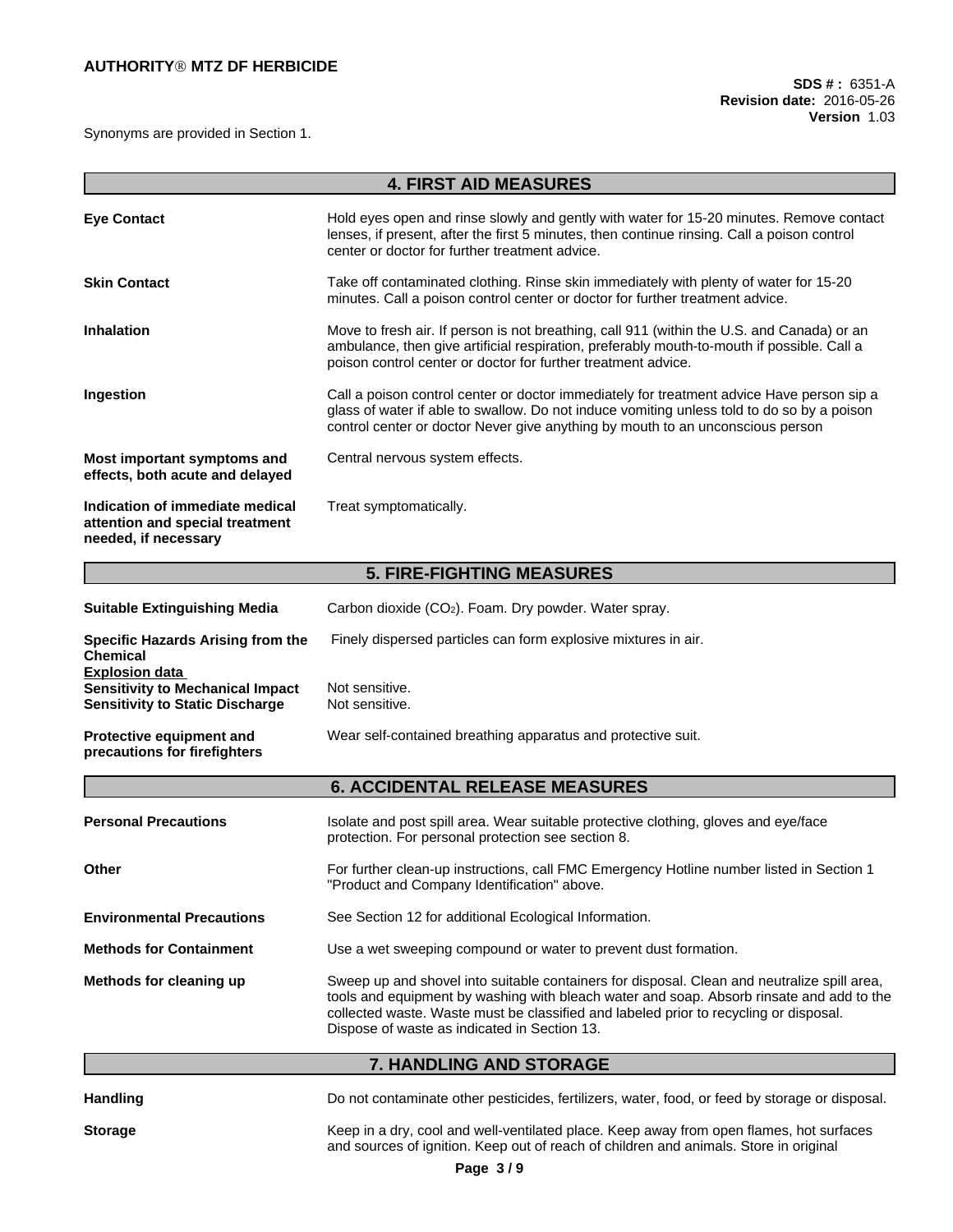container.

**Incompatible products** None known

## **8. EXPOSURE CONTROLS/PERSONAL PROTECTION**

**Control parameters**

| <b>Chemical name</b>             | <b>ACGIH TLV</b>         | <b>OSHA PEL</b>                                          | <b>NIOSH</b>                          | Mexico                                                   |
|----------------------------------|--------------------------|----------------------------------------------------------|---------------------------------------|----------------------------------------------------------|
| Metribuzin<br>(21087-64-9)       | TWA: $5 \text{ mg/m}^3$  |                                                          | TWA: 5 mg/m <sup>3</sup>              |                                                          |
| Kaolin                           | TWA: $2 \text{ mg/m}^3$  | TWA: $15 \text{ mg/m}^3$                                 | TWA: 10 mg/m <sup>3</sup>             | Mexico: TWA 10 mg/m <sup>3</sup>                         |
| (1332-58-7)                      |                          | TWA: $5 \text{ mg/m}^3$                                  | TWA: $5 \text{ mg/m}^3$               | Mexico: STEL 20 mg/m <sup>3</sup>                        |
| Toluene                          | TWA: 20 ppm              | TWA: 200 ppm                                             | IDLH: 500 ppm                         | Mexico: TWA 50 ppm                                       |
| $(108-88-3)$                     |                          | Ceiling: 300 ppm                                         | TWA: 100 ppm                          | Mexico: TWA 188 mg/m <sup>3</sup>                        |
|                                  |                          |                                                          | TWA: $375 \text{ mg/m}^3$             |                                                          |
|                                  |                          |                                                          | STEL: 150 ppm                         |                                                          |
|                                  |                          |                                                          | STEL: 560 mg/m <sup>3</sup>           |                                                          |
| <b>Chemical name</b>             | <b>British Columbia</b>  | Quebec                                                   | <b>Ontario TWAEV</b>                  | <b>Alberta</b>                                           |
| Metribuzin<br>$(21087 - 64 - 9)$ | TWA: 5 mg/m <sup>3</sup> | TWA: $5 \text{ mg/m}^3$                                  | TWA: 5 mg/m <sup>3</sup>              | TWA: 5 mg/m <sup>3</sup>                                 |
| Kaolin<br>$(1332 - 58 - 7)$      | TWA: $2 \text{ mg/m}^3$  | TWA: $5 \text{ mg/m}^3$                                  | TWA: $2 \text{ mg/m}^3$<br>respirable | TWA: $2 \text{ mg/m}^3$                                  |
| Toluene<br>$(108-88-3)$          | TWA: 20 ppm              | TWA: 50 ppm<br>TWA: 188 mg/m <sup>3</sup><br><b>Skin</b> | TWA: 20 ppm                           | TWA: 50 ppm<br>TWA: 188 mg/m <sup>3</sup><br><b>Skin</b> |

#### **Appropriate engineering controls**

**Engineering measures** Apply technical measures to comply with the occupational exposure limits. When working in confined spaces (tanks, containers, etc.), ensure that there is a supply of air suitable for breathing and wear the recommended equipment.

### **Individual protection measures, such as personal protective equipment**

| <b>Eye/Face Protection</b>      | For dust, splash, mist or spray exposure, wear chemical protective goggles.                                                                                                                                                                                                                                                |
|---------------------------------|----------------------------------------------------------------------------------------------------------------------------------------------------------------------------------------------------------------------------------------------------------------------------------------------------------------------------|
| <b>Skin and Body Protection</b> | Wear long-sleeved shirt, long pants, socks, and shoes.                                                                                                                                                                                                                                                                     |
| <b>Hand Protection</b>          | Protective gloves                                                                                                                                                                                                                                                                                                          |
| <b>Respiratory Protection</b>   | For dust, splash, mist or spray exposures wear a filtering mask.                                                                                                                                                                                                                                                           |
| <b>Hygiene measures</b>         | Clean water should be available for washing in case of eye or skin contamination. Wash<br>skin prior to eating, drinking, chewing gum or using tobacco. Shower or bathe at the end of<br>working. Remove and wash contaminated clothing before re-use. Launder work clothing<br>separately from regular household laundry. |
| <b>General information</b>      | If the product is used in mixtures, it is recommended that you contact the appropriate<br>protective equipment suppliers. These recommendations apply to the product as supplied                                                                                                                                           |

## **9. PHYSICAL AND CHEMICAL PROPERTIES**

#### **Information on basic physical and chemical properties**

| Appearance            | <b>Brown Granules</b> |
|-----------------------|-----------------------|
| <b>Physical State</b> | Solid                 |
| Color                 | <b>Brown</b>          |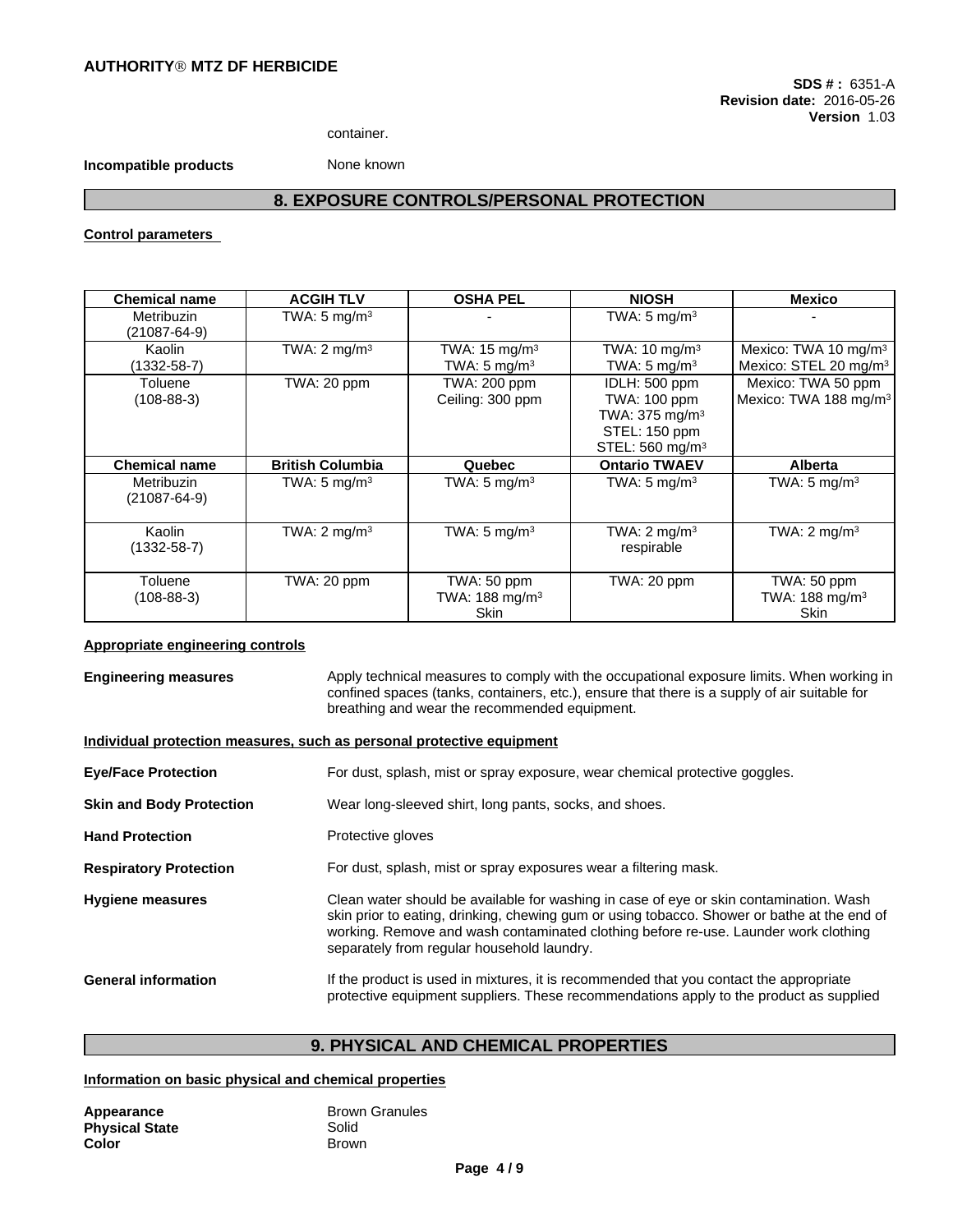#### **AUTHORITYÒMTZ DF HERBICIDE**

**Odor** Musty Musty **Odor threshold** No information available **pH** No information available **Melting point/freezing point** Not applicable<br> **Boiling Point/Range** No information **Boiling Point/Range No information available**<br> **Plash point Plash point Plash point Evaporation Rate** No information available **Flammability (solid, gas)** No information available **Flammability Limit in Air Upper flammability limit:** No information available<br> **Lower flammability limit:** No information available **Lower flammability limit: Vapor pressure No information available**<br> **Vapor density No information available Vapor density**<br> **Density**<br> **Density**<br> **CO** 35-42 lb/cu ft **Specific gravity 1.21 20**<br> **Water solubility CONS** Dispersible in water **Water solubility Solubility in other solvents** No information available **Partition coefficient** No information available **Autoignition temperature** No information available **Decomposition temperature** No information available **Viscosity, kinematic** No information available **Viscosity, dynamic** No information available **Explosive properties** No information available **Oxidizing properties** No information available **Molecular weight** No information available **Bulk density** No information available

**Not applicable Density** 35-42 lb/cu ft

**SDS # :** 6351-A **Revision date:** 2016-05-26 **Version** 1.03

## **10. STABILITY AND REACTIVITY**

| <b>Reactivity</b>                                                | None under normal use conditions                                                                                        |
|------------------------------------------------------------------|-------------------------------------------------------------------------------------------------------------------------|
| <b>Chemical Stability</b>                                        | Stable under recommended storage conditions.                                                                            |
| Possibility of Hazardous Reactions None under normal processing. |                                                                                                                         |
| Hazardous polymerization                                         | Hazardous polymerization does not occur.                                                                                |
| <b>Conditions to avoid</b>                                       | None known                                                                                                              |
| Incompatible materials                                           | None known.                                                                                                             |
|                                                                  | Hazardous Decomposition Products Carbon oxides (COx). Nitrogen oxides (NOx). Sulfur oxides. Hydrogen chloride. Hydrogen |
|                                                                  | fluoride.                                                                                                               |
|                                                                  |                                                                                                                         |

### **11. TOXICOLOGICAL INFORMATION**

|--|

| LD50 Oral                         | 5000 mg/kg (rat)                     |
|-----------------------------------|--------------------------------------|
| <b>LD50 Dermal</b>                | $> 5,000$ mg/kg (rat)                |
| <b>LC50 Inhalation</b>            | $> 2.09$ mg/L 4 hr (rat)             |
| Serious eye damage/eye irritation | Severely irritating to the eyes.     |
| <b>Skin corrosion/irritation</b>  | Slightly or non-irritating (rabbit). |
| <b>Sensitization</b>              | Non-sensitizing                      |

#### **Information on toxicological effects**

**Symptoms** Signs of toxicity in laboratory animals given sulfentrazone included clonic convulsions, ataxia, hypersensitivity to touch, chromorhinorrhea, abdominogenital staining, decreased locomotion, lacrimation, nasal discharge, and squinting eyes.

#### **Delayed and immediate effects as well as chronic effects from short and long-term exposure**

**Chronic toxicity** Sulfentrazone: Prolonged exposure cause decreased hemoglobin content and hematocrit,<br>and increased spleen weight and splenic extramedullary hematopoiesis at high doses in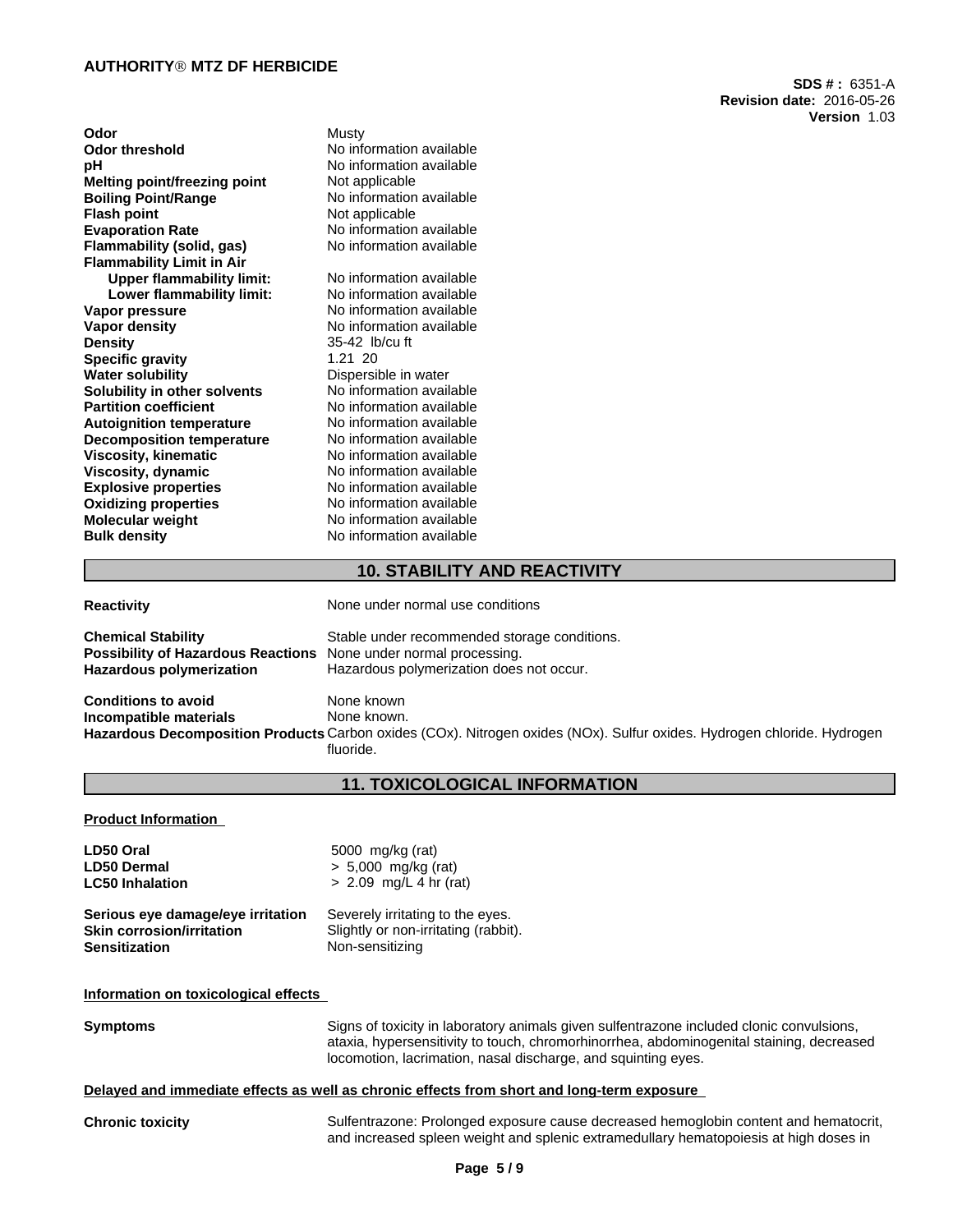#### **SDS # :** 6351-A **Revision date:** 2016-05-26 **Version** 1.03

|                                 | animal studies.           |                                                                                                                                                                                                                                                                                                                                                                                                                                                                              |  |  |  |  |  |  |  |
|---------------------------------|---------------------------|------------------------------------------------------------------------------------------------------------------------------------------------------------------------------------------------------------------------------------------------------------------------------------------------------------------------------------------------------------------------------------------------------------------------------------------------------------------------------|--|--|--|--|--|--|--|
| <b>Mutagenicity</b>             |                           | Sulfentrazone, Metribuzin: Not genotoxic in laboratory studies.                                                                                                                                                                                                                                                                                                                                                                                                              |  |  |  |  |  |  |  |
| Carcinogenicity                 |                           | Sulfentrazone, Metribuzin: No evidence of carcinogenicity from animal studies.                                                                                                                                                                                                                                                                                                                                                                                               |  |  |  |  |  |  |  |
| <b>Neurological effects</b>     |                           | Sulfentrazone: Clinical signs of neurotoxicity in laboratory animals was observed at high<br>dose levels. Metribuzin: Transient neurobehavioral effects only were observed.                                                                                                                                                                                                                                                                                                  |  |  |  |  |  |  |  |
| <b>Reproductive toxicity</b>    |                           | Sulfentrazone: No toxicity to reproduction in animal studies. Metribuzin: Maternal toxicity<br>(NOEL): 30 ppm, Reproductive toxicity (NOEL): 750 ppm.                                                                                                                                                                                                                                                                                                                        |  |  |  |  |  |  |  |
| <b>Developmental toxicity</b>   | in animal studies.        | Sulfentrazone: Fetal weight decreased; delayed skeletal ossification observed at maternally<br>non-toxic doses are reversible effects and a dose-response is established; malformations<br>observed in fetuses at maternally toxic doses and consistent with the mode of action for<br>protoporphyrongen oxidase inhibitors. Developmental toxicity testing and results were<br>generated for sulfentrazone with toluene present as an impurity. Metribuzin: Not teratogenic |  |  |  |  |  |  |  |
| <b>STOT - single exposure</b>   | Not classified.           |                                                                                                                                                                                                                                                                                                                                                                                                                                                                              |  |  |  |  |  |  |  |
| <b>STOT - repeated exposure</b> |                           | May cause damage to organs through prolonged or repeated exposure.                                                                                                                                                                                                                                                                                                                                                                                                           |  |  |  |  |  |  |  |
| <b>Target organ effects</b>     |                           | Sulfentrazone, Hematopoietic system. Metribuzin: Liver, kidneys, thyroid, testicular effects.                                                                                                                                                                                                                                                                                                                                                                                |  |  |  |  |  |  |  |
| <b>Neurological effects</b>     |                           | Sulfentrazone: Clinical signs of neurotoxicity in laboratory animals was observed at high<br>dose levels. Metribuzin: Transient neurobehavioral effects only were observed.                                                                                                                                                                                                                                                                                                  |  |  |  |  |  |  |  |
| <b>Aspiration hazard</b>        | No information available. |                                                                                                                                                                                                                                                                                                                                                                                                                                                                              |  |  |  |  |  |  |  |
| <b>Chemical name</b>            | <b>ACGIH</b>              | <b>IARC</b><br><b>NTP</b><br><b>OSHA</b>                                                                                                                                                                                                                                                                                                                                                                                                                                     |  |  |  |  |  |  |  |
| Toluene                         |                           | Group 3                                                                                                                                                                                                                                                                                                                                                                                                                                                                      |  |  |  |  |  |  |  |

# **12. ECOLOGICAL INFORMATION**

## **Ecotoxicity**

108-88-3

| Metribuzin (21087-64-9) |           |                |         |       |
|-------------------------|-----------|----------------|---------|-------|
| Active Ingredient(s)    | Duration  | <b>Species</b> | Value   | Units |
| Metribuzin              | 48 h EC50 | Daphnia        | 4.5     | mg/L  |
|                         | 96 h LC50 | Fish           | 64-76   | mg/L  |
|                         | LD50      | <b>Bird</b>    | 100-200 | mg/L  |
|                         | 72 h EC50 | Algae          | 0.02    | mg/L  |

## **Sulfentrazone (122836-35-5)**

| Active Ingredient(s) | Duration  | <b>Species</b> | Value | Units |
|----------------------|-----------|----------------|-------|-------|
| Sulfentrazone        | 72 h EC50 | Algae          | 32.8  | mg/L  |
|                      | 48 h EC50 | Crustacea      | 60.4  | mg/L  |
|                      | 96 h LC50 | Fish           | 94    | mg/L  |
|                      | 21 d NOEC | Fish           | 5.9   | mg/L  |
|                      | 21 d NOEC | Crustacea      | 0.51  | mg/L  |

| Persistence and degradability | Sulfentrazone: Persistent in soil. Does not readily hydrolyze. Not readily biodegradable.<br>Metribuzin: Moderately persistent. |
|-------------------------------|---------------------------------------------------------------------------------------------------------------------------------|
| <b>Bioaccumulation</b>        | Sulfentrazone: The substance does not have a potential for bioconcentration.                                                    |
| <b>Mobility</b>               | Sulfentrazone: Mobile; Has potential to reach ground water.                                                                     |

## **13. DISPOSAL CONSIDERATIONS**

| Waste disposal methods        | Improper disposal of excess pesticide, spray mixture, or rinsate is prohibited. If these<br>wastes cannot be disposed of by use according to label instructions, contact appropriate<br>disposal authorities for quidance. |
|-------------------------------|----------------------------------------------------------------------------------------------------------------------------------------------------------------------------------------------------------------------------|
| <b>Contaminated Packaging</b> | Containers must be disposed of in accordance with local, state and federal regulations.<br>Refer to the product label for container disposal instructions.                                                                 |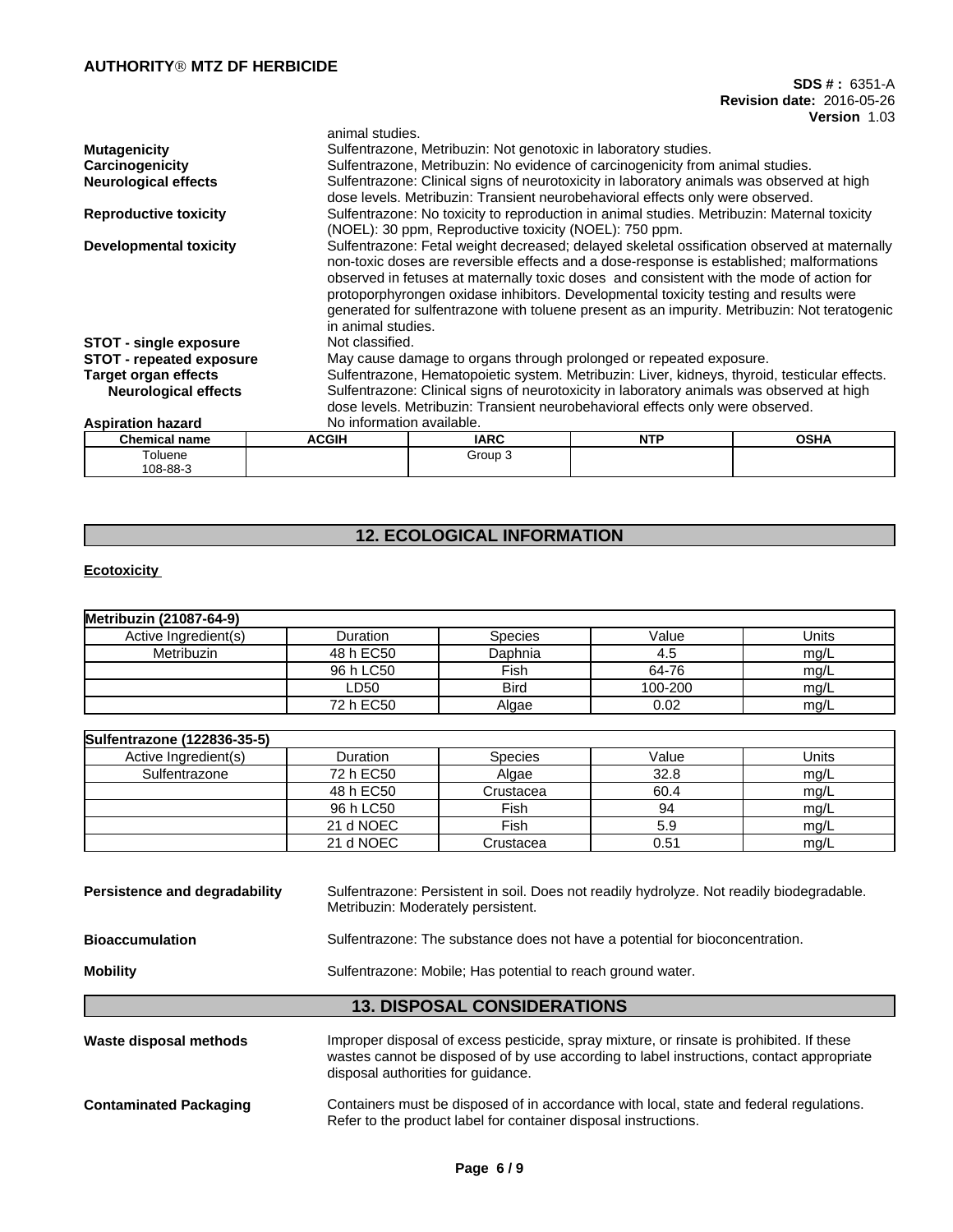## **14. TRANSPORT INFORMATION**

| <b>DOT</b>                                                                                                                                            | This material is not a hazardous material as defined by U.S. Department of Transportation<br>at 49 CFR Parts 100 through 185.                                                                                                                                                                                                                                        |
|-------------------------------------------------------------------------------------------------------------------------------------------------------|----------------------------------------------------------------------------------------------------------------------------------------------------------------------------------------------------------------------------------------------------------------------------------------------------------------------------------------------------------------------|
| <b>TDG</b><br>UN/ID no<br><b>Proper Shipping Name</b><br><b>Hazard class</b><br><b>Packing Group</b><br><b>Marine Pollutant</b><br><b>Description</b> | Classification below is only applicable when shipped by vessel and is not applicable when<br>shipped by road or rail only.<br><b>UN3077</b><br>Environmentally hazardous substance, solid, n.o.s.<br>9<br>III<br>Sulfentrazone, Metribuzin.<br>UN3077, Environmentally hazardous substance, solid, n.o.s. (Sulfentrazone, Metribuzin), 9,<br>PGIII, Marine Pollutant |
| <b>ICAO/IATA</b>                                                                                                                                      |                                                                                                                                                                                                                                                                                                                                                                      |
| UN/ID no                                                                                                                                              | <b>UN3077</b>                                                                                                                                                                                                                                                                                                                                                        |
| <b>Proper Shipping Name</b>                                                                                                                           | Environmentally hazardous substance, solid, n.o.s.                                                                                                                                                                                                                                                                                                                   |
| <b>Hazard class</b>                                                                                                                                   | 9                                                                                                                                                                                                                                                                                                                                                                    |
| <b>Packing Group</b>                                                                                                                                  | Ш                                                                                                                                                                                                                                                                                                                                                                    |
| <b>Description</b>                                                                                                                                    | UN3077, Environmentally hazardous substance, solid, n.o.s. (Sulfentrazone, Metribuzin), 9,<br>PGIII, Marine Pollutant                                                                                                                                                                                                                                                |
| <b>IMDG/IMO</b>                                                                                                                                       |                                                                                                                                                                                                                                                                                                                                                                      |
| UN/ID no                                                                                                                                              | <b>UN3077</b>                                                                                                                                                                                                                                                                                                                                                        |
| <b>Proper Shipping Name</b>                                                                                                                           | Environmentally hazardous substance, solid, n.o.s.                                                                                                                                                                                                                                                                                                                   |
| <b>Hazard class</b>                                                                                                                                   | 9                                                                                                                                                                                                                                                                                                                                                                    |
| <b>Packing Group</b>                                                                                                                                  | III                                                                                                                                                                                                                                                                                                                                                                  |
| EmS No.                                                                                                                                               | $F-A, S-F$                                                                                                                                                                                                                                                                                                                                                           |
| <b>Marine Pollutant</b>                                                                                                                               | Sulfentrazone, Metribuzin                                                                                                                                                                                                                                                                                                                                            |
| <b>Description</b>                                                                                                                                    | UN3077, Environmentally hazardous substance, solid, n.o.s. (Sulfentrazone, Metribuzin), 9,<br>PGIII, Marine Pollutant                                                                                                                                                                                                                                                |

## **15. REGULATORY INFORMATION**

## **U.S. Federal Regulations**

#### **SARA 313**

Section 313 of Title III of the Superfund Amendments and Reauthorization Act of 1986 (SARA). This product contains a chemical or chemicals which are subject to the reporting requirements of the Act and Title 40 of the Code of Federal Regulations, Part 372:

| <b>Chemical name</b>     | <b>CAS-No</b> | Weight % | <b>SARA 313</b><br>Threshold<br>Values % |
|--------------------------|---------------|----------|------------------------------------------|
| Metribuzin<br>21087-64-9 | 21087-64-9    | 28.7     | . .                                      |
| 108-88-3<br>⊺oluene ·    | 108-88-3      |          | ں ،                                      |

#### **SARA 311/312 Hazard Categories**

| Yes |  |
|-----|--|
| Yes |  |
| N٥  |  |
| No  |  |
| No  |  |
|     |  |

## **Clean Water Act**

This product contains the following substances which are regulated pollutants pursuant to the Clean Water Act (40 CFR 122.21 and 40 CFR 122.42):

## **CERCLA**

This material, as supplied, contains one or more substances regulated as a hazardous substance under the Comprehensive Environmental Response Compensation and Liability Act (CERCLA) (40 CFR 302):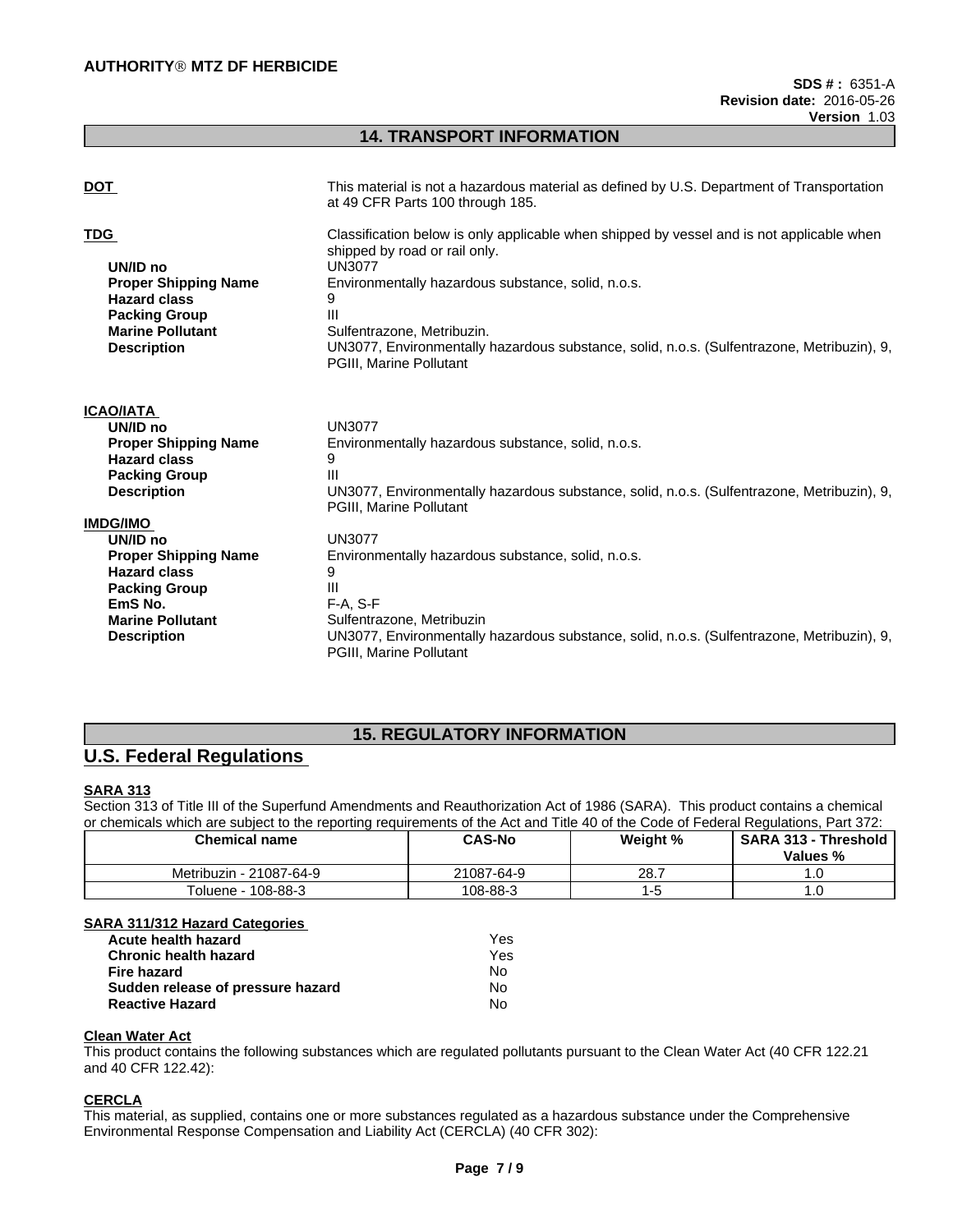#### *FIFRA Information*

This chemical is a pesticide product registered by the Environmental Protection Agency and is subject to certain labeling requirements under federal pesticide law. These requirements differ from the classification criteria and hazard information required for safety data sheets, and for workplace labels of non-pesticide chemicals. Following is the hazard information as *required on the pesticide label:*

#### *CAUTION*

*Harmful is swallowed. Causes moderate eye irritation. This pesticide is toxic to marine/estuarine invertebrates.*

## **US State Regulations**

## **California Proposition 65**

This product contains the following Proposition 65 chemicals.

| $\sim$<br>$$ ner $-$<br>$   -$<br>чанк | <br>65<br>—…alifor" i<br><b>D-2-</b><br>חר·<br>$\overline{\phantom{a}}$<br>шс |
|----------------------------------------|-------------------------------------------------------------------------------|
| ററ<br>$^{\circ}$<br>വ<br>ne<br>,,,,,,, | דור<br>enta                                                                   |

#### **U.S. State Right-to-Know Regulations**

| <b>Chemical name</b>     | <b>New Jersey</b> | <b>Massachusetts</b> | Pennsylvania |
|--------------------------|-------------------|----------------------|--------------|
| Metribuzin<br>21087-64-9 |                   |                      | . .          |
| Kaolin<br>1332-58-7      |                   |                      |              |
| Toluene<br>108-88-3      |                   |                      | $\lambda$    |

### **International Inventories**

| <b>Chemical name</b>     | <b>TSCA</b><br>States) | <b>DSL</b><br>(United   (Canada) | <b>EINECS/ELINC</b><br>S (Europe) | <b>ENCS</b><br>(Japan) | China<br>(IECSC) | KECL (Korea) | <b>PICCS</b><br>(Philippines) | <b>AICS</b><br>(Australia) |
|--------------------------|------------------------|----------------------------------|-----------------------------------|------------------------|------------------|--------------|-------------------------------|----------------------------|
| Metribuzin<br>21087-64-9 |                        |                                  | ∧                                 |                        |                  | ↗            |                               | $\lambda$                  |
| Kaolin<br>1332-58-7      | ∧                      |                                  | ∧                                 |                        |                  |              |                               |                            |
| Toluene<br>108-88-3      | $\cdot$<br>∧           | ∧                                | ⌒                                 |                        |                  | ⌒            | ↗                             |                            |

**Mexico - Grade** Serious risk, Grade 3

| <b>Chemical name</b> | <b>Carcinogen Status</b> | <b>Mexico</b>            |
|----------------------|--------------------------|--------------------------|
| Kaolin               |                          | Mexico: TWA 10 mg/m $3$  |
|                      |                          | Mexico: STEL 20 mg/m $3$ |
| <sup>-</sup> Toluene |                          | Mexico: TWA 50 ppm       |
|                      |                          | Mexico: TWA 188 mg/m $3$ |

**WHMIS Hazard Class** D2A - Very toxic materials D2B - Toxic materials